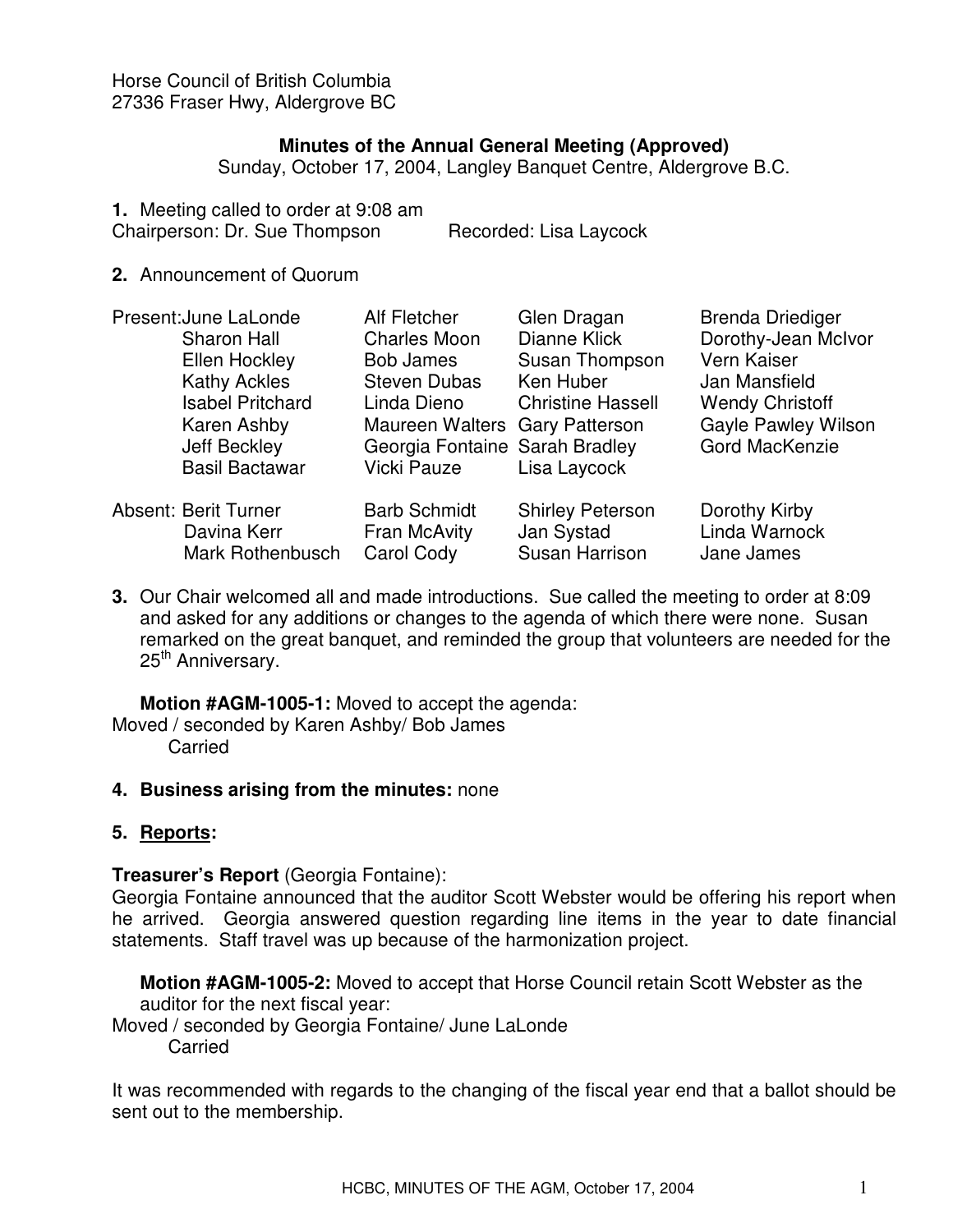# **President's Report** (Susan Thompson):

- The new equestrian corridor, and improving road safety is still a huge local concern we need a body at the council meetings to voice the issued affecting the equestrians.
- A new website is coming, a graphic designer will be hired for that project. The Para Data system will be up running for the next membership season. Thank you to Colin Schmidt who gave his time and money to rescue us with the new database.

Steven Dubas added that many of the Zones are dealing with similar issues like road safety, and the information is not getting out to the directors. We need to share information on issues and solutions. Bob James stated the Executive does not always know what is happening in each area, often projects are not reported on until they are complete. Karen Ashby added that many of these issues will be solved with a more interactive website. The discussion continued

# **Auditor's Report** (Scott Webster): see report attached:

Scott told the group that the Auditors Report represents an opinion as to the financial position of the organization as of March 31, 3004.

- 1. Statement of Financial Position: H.C.B.C.'s net assets are up year ending March 31 /04 at \$95,239. This leaves Horse Council in a better financial position than the previous year.
- 2. Statement of Operation: This statement show how we got to this position, and we have found the increase in equity due mainly to an increase in membership dues, Director expenses, & external service went down. There was and more spent on members support.
- 3. Statement of Changes in Net Assets: The statement reconciles the Balance Sheet and Income Statement, breaking out the restricted funds, capital assets and operating capital.

Scott Macdonald then answered question from the floor.

# **Motion #AGM-1005-3:** Moved to adopt the Audited Financial Statements

Moved / seconded by Alf Fletcher/ Dianne Klick

Carried

# **VP Horse Industry Report** (Ellen Hockley):

Please take the time to go through the information package you received at the previous meeting on the Equine ID program. The next meeting will be in November participation is encouraged. The program is evitable but if we want it to be workable now is the time to consider the program and contribute. There is more information available on the Equine Canada website.

**Year In Review** (Directors received a CD at the previous meeting) Power Point Video presentation was given narrated by Vicki Pauze some of the highlights included:

- Membership numbers are up
- Coaches down, the number of coaches staying current is down. We need to connect with them and see what they want in the program.
- Competitions new competition package are very complete, not as many response forms come back as we would like.
- BC Summer Games was a great success, thank you to Sharon, Wendy and the office.
- Horse Week was the first week in June and was a disappointment. EC was very late getting the information out, too late for the clubs to organize events, Cover-All was willing to cover the cost of a clinic in a Cover-All arena. Board members can encourage the members, club and competitions to report.